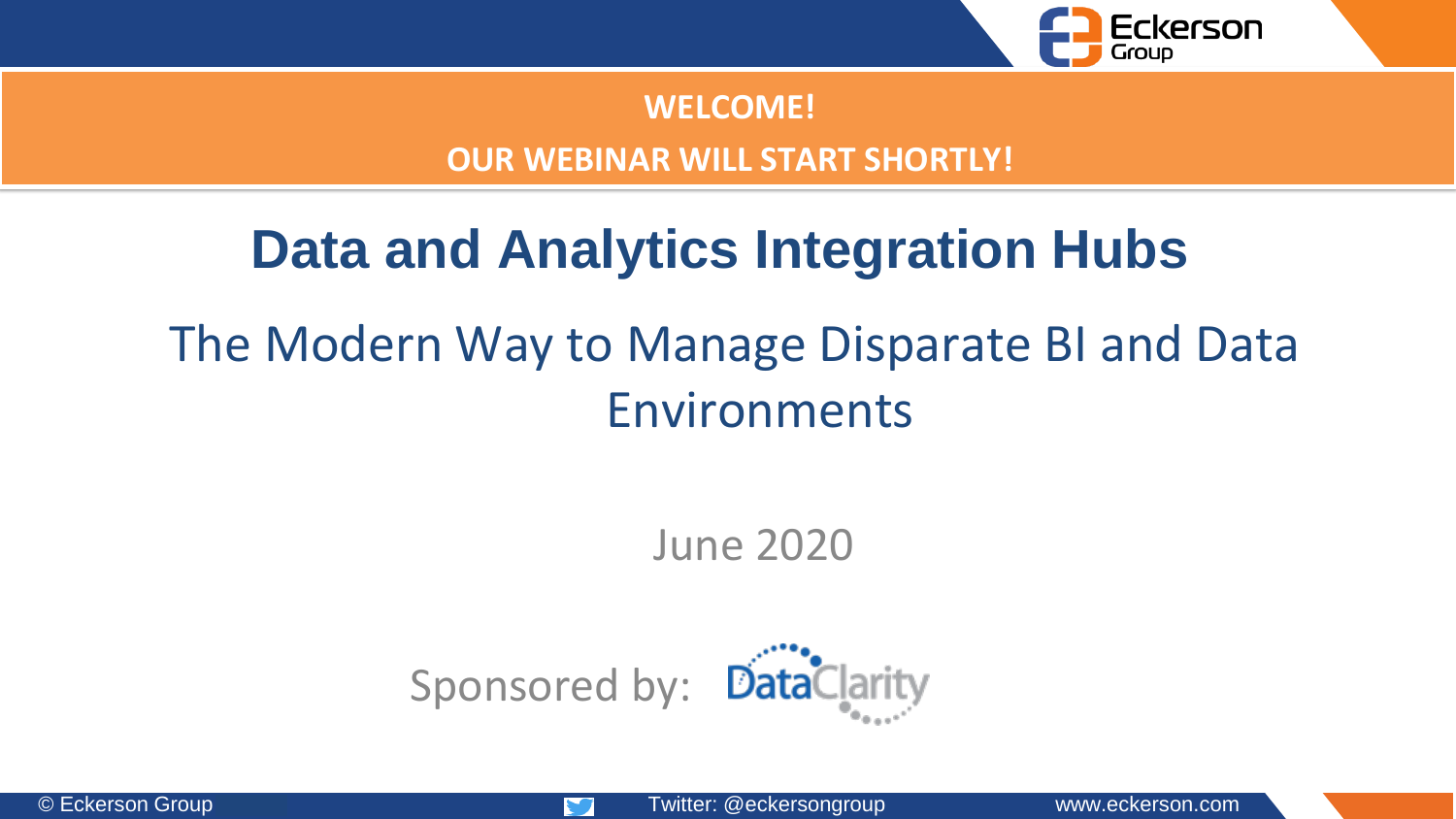

## **Data and Analytics Integration Hubs** The Modern Way to Manage Disparate BI and Data Environments

June 2020

Sponsored by:

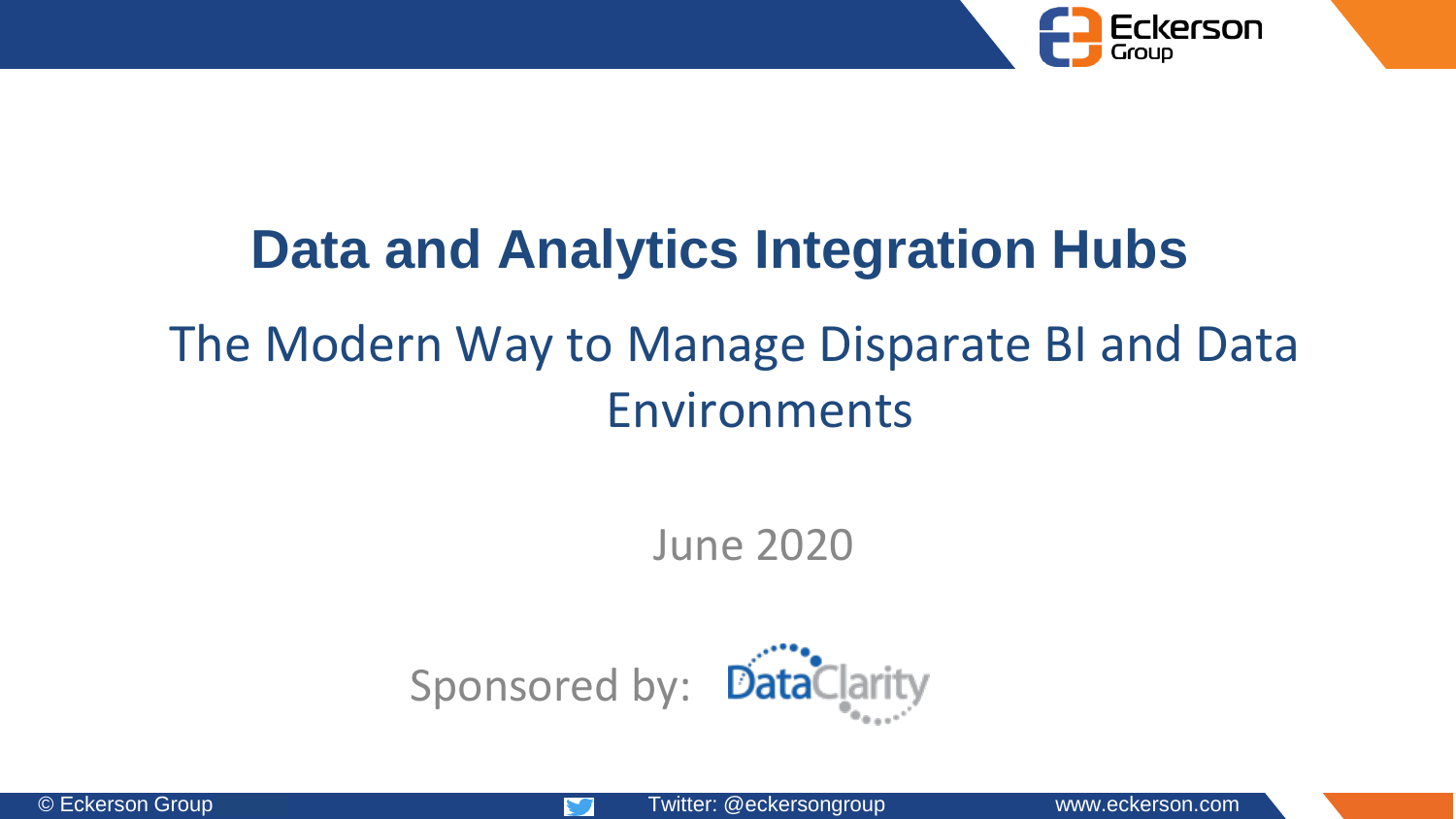### **Speakers**





**Wayne Eckerson** President Eckerson Group



**Dragos Georgescu** CTO **DataClarity** 

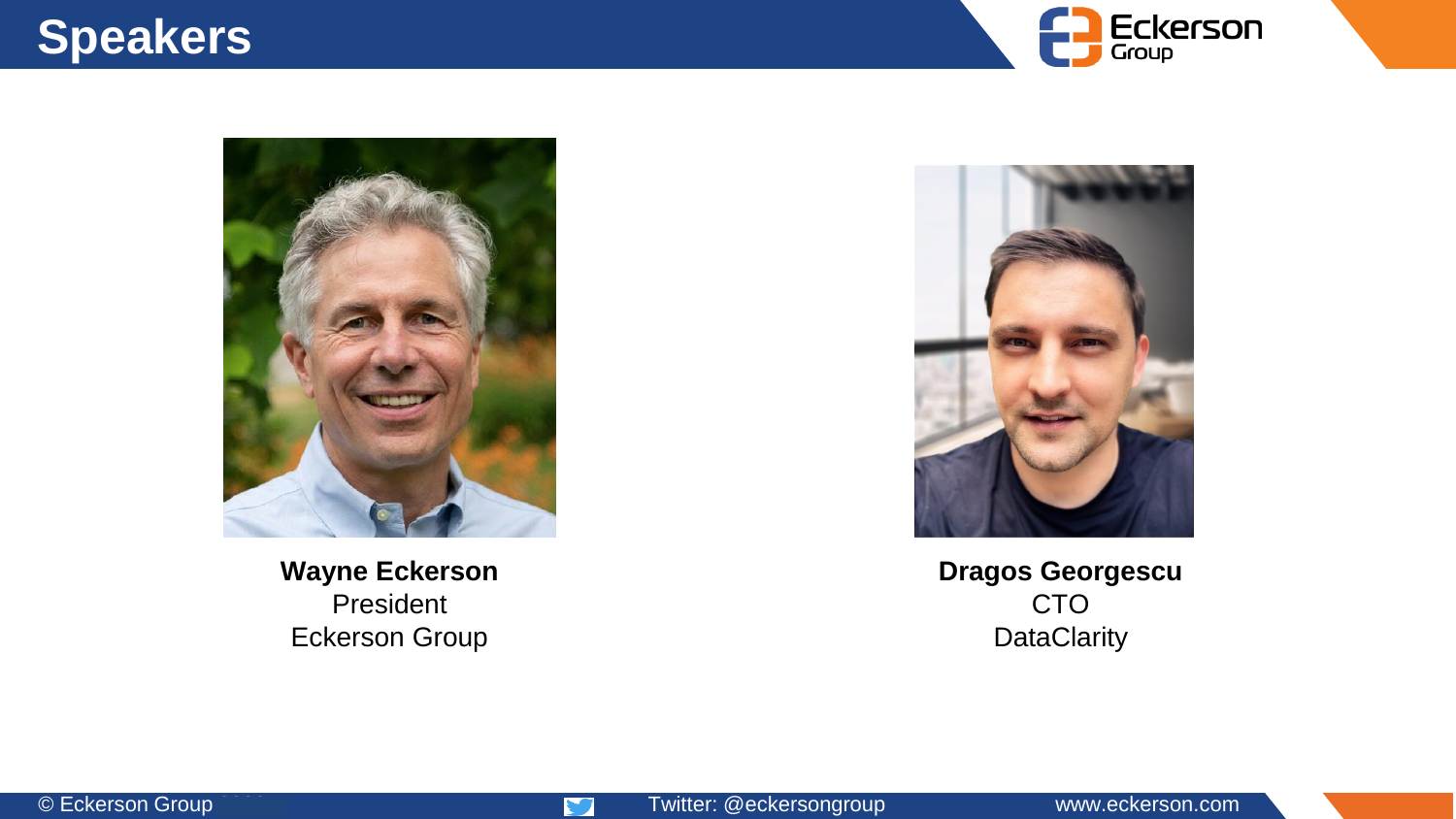## **Typical Environment**





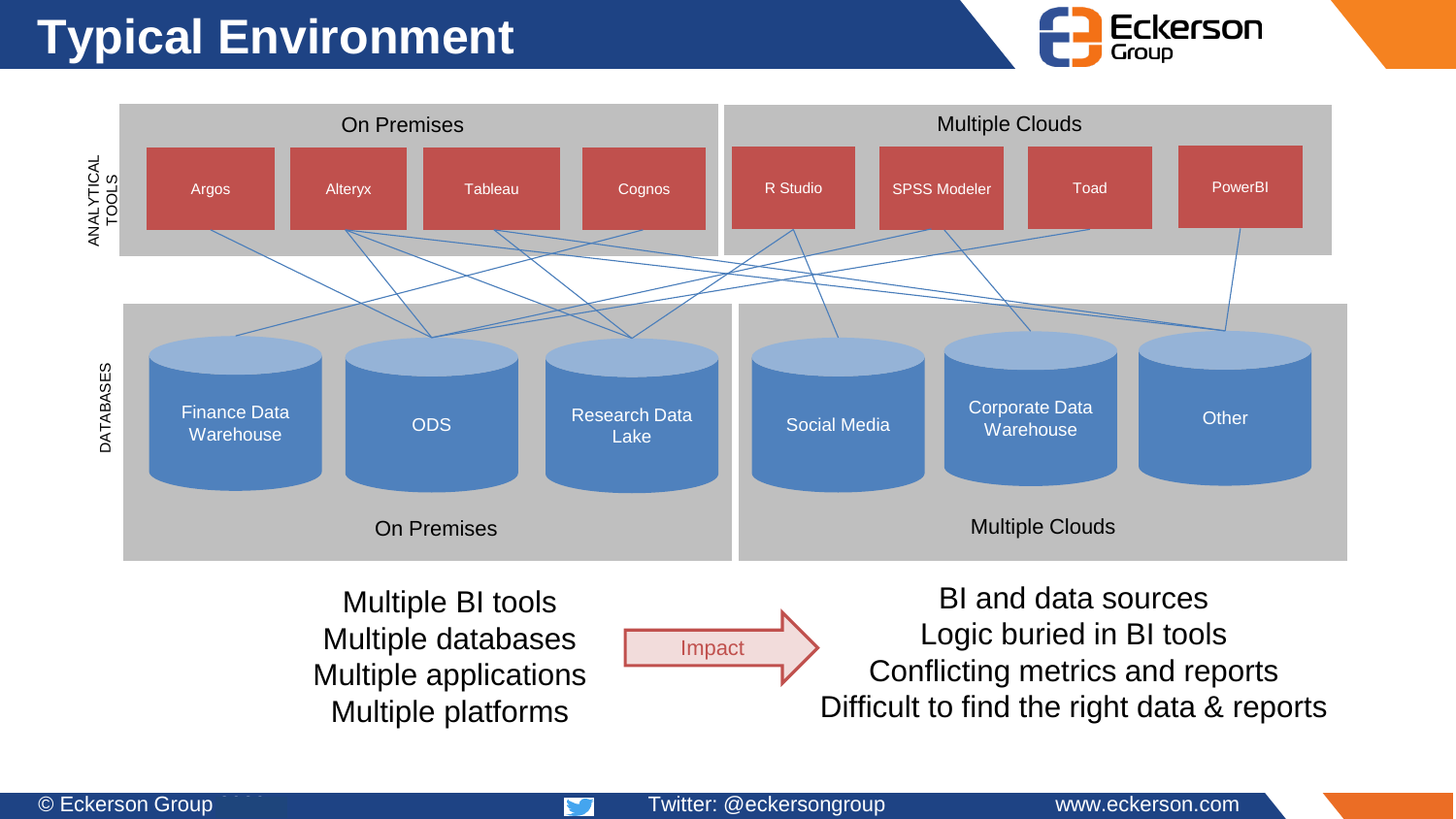

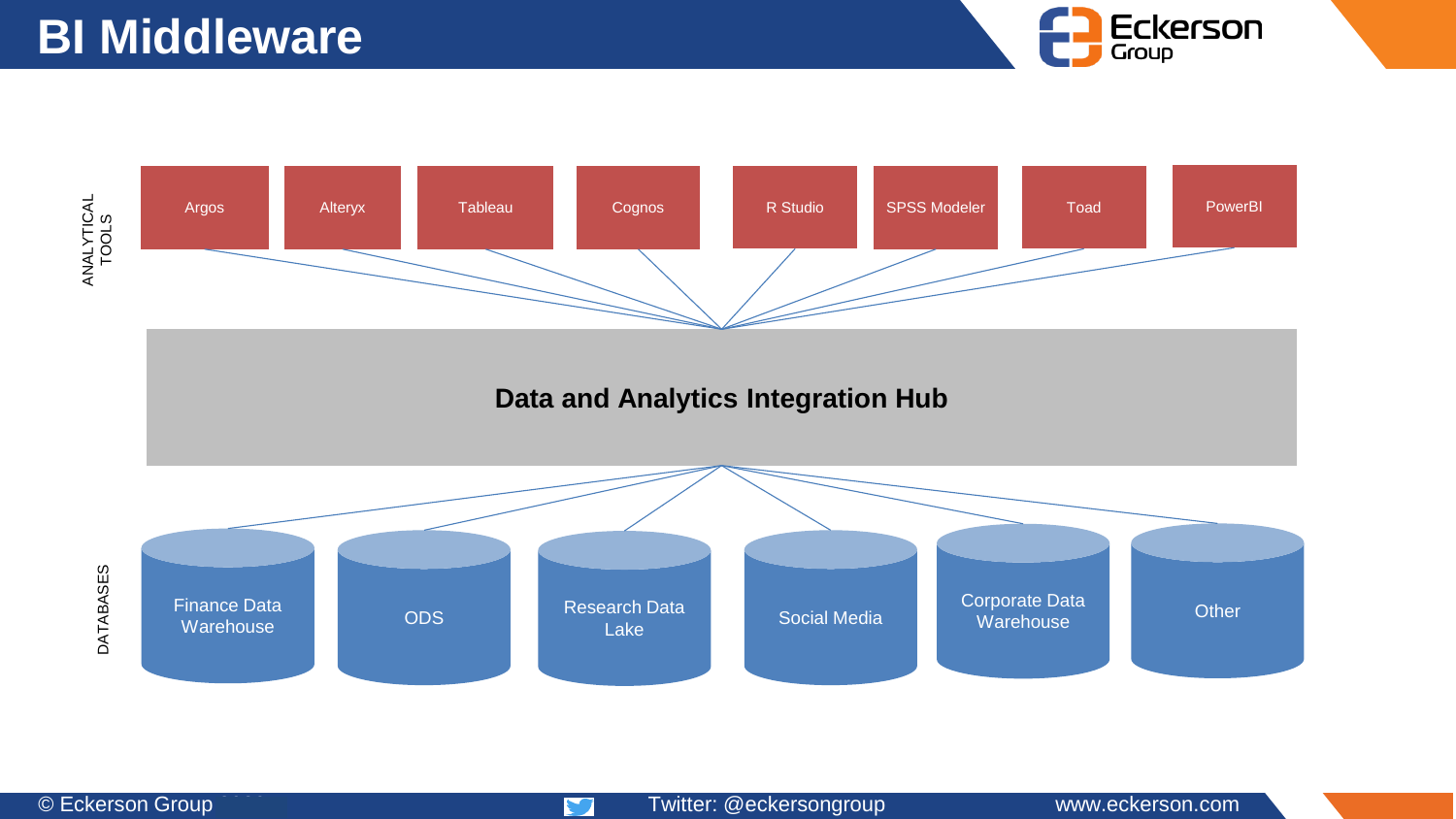

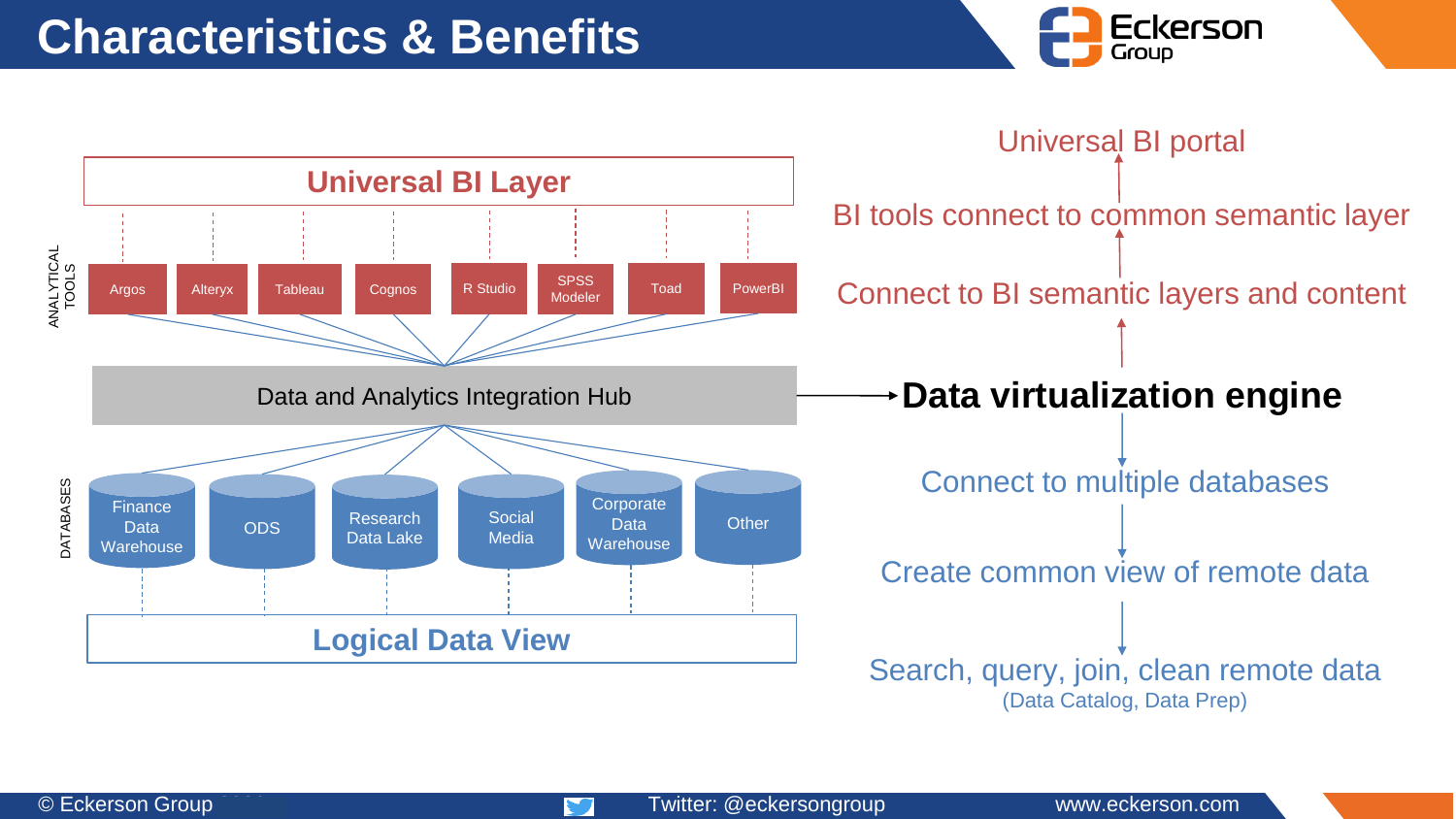### **Benefits**



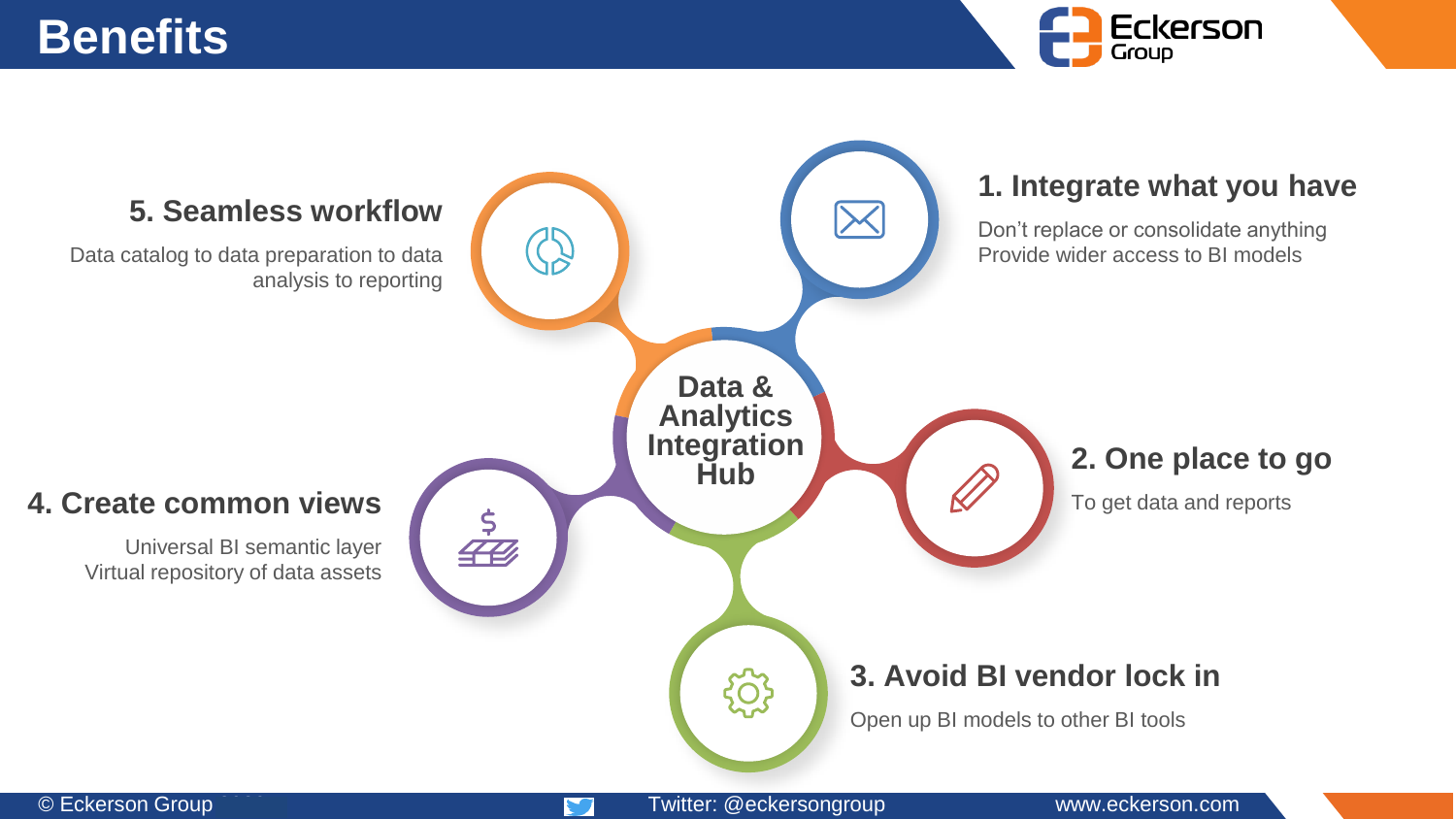### **Data Analyst Workflow**





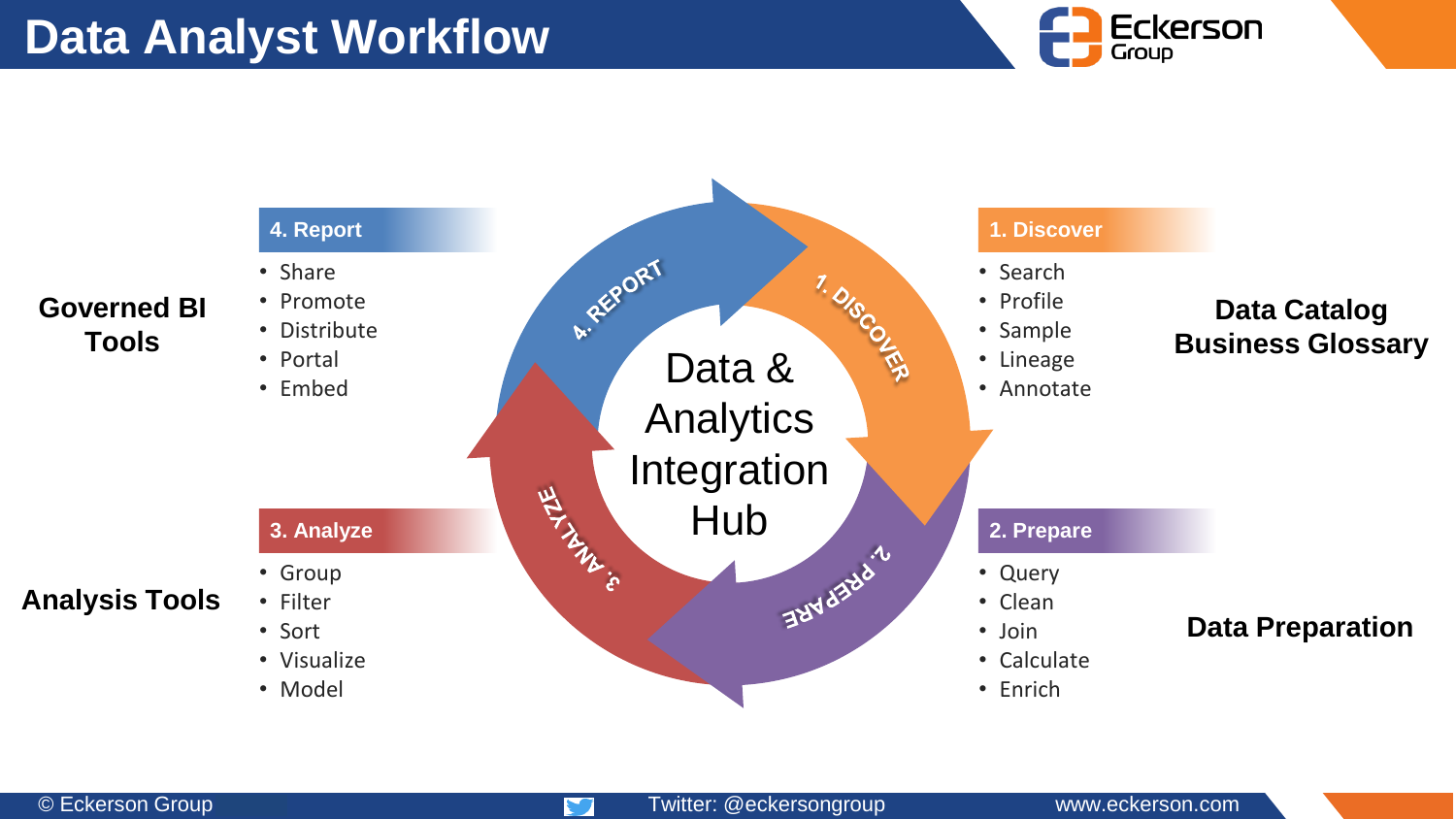## **The Urge to Converge**



| <b>Business</b><br><b>Discover + Glossary</b>                                                                      | ETL/Data<br>Prepare + Pipelines                  | <b>Machine</b><br><b>Analyze + Learning</b>         | <b>Embedded</b><br>Report + Reports                                           |
|--------------------------------------------------------------------------------------------------------------------|--------------------------------------------------|-----------------------------------------------------|-------------------------------------------------------------------------------|
| • Alation<br>• Waterline<br>$\vdots$ Informatica $\vdots$<br>• Collibra<br>$\frac{1}{2}$ Informatica $\rightarrow$ | • Trifacta<br>• Alteryx<br>• Incorta<br>• Paxata | • Tableau<br>• Power BI<br>• Sisense<br>• DataRobot | • Domo<br>• BusinessObjects<br>• DataClarity<br>• ThoughtSpot <b>Figure</b> 1 |
|                                                                                                                    | $\leftarrow$ Alteryx $\rightarrow$               |                                                     |                                                                               |
|                                                                                                                    |                                                  | $\xi$ Tableau                                       |                                                                               |
|                                                                                                                    |                                                  |                                                     | ← Data Clarity                                                                |

#### **Key Question to Ask Vendors**

- 1. Is your platform designed organically from scratch or through acquisitions?
- 2. Is it one product or multiple products?
- 3. Do all modules/products run on the same set of services?

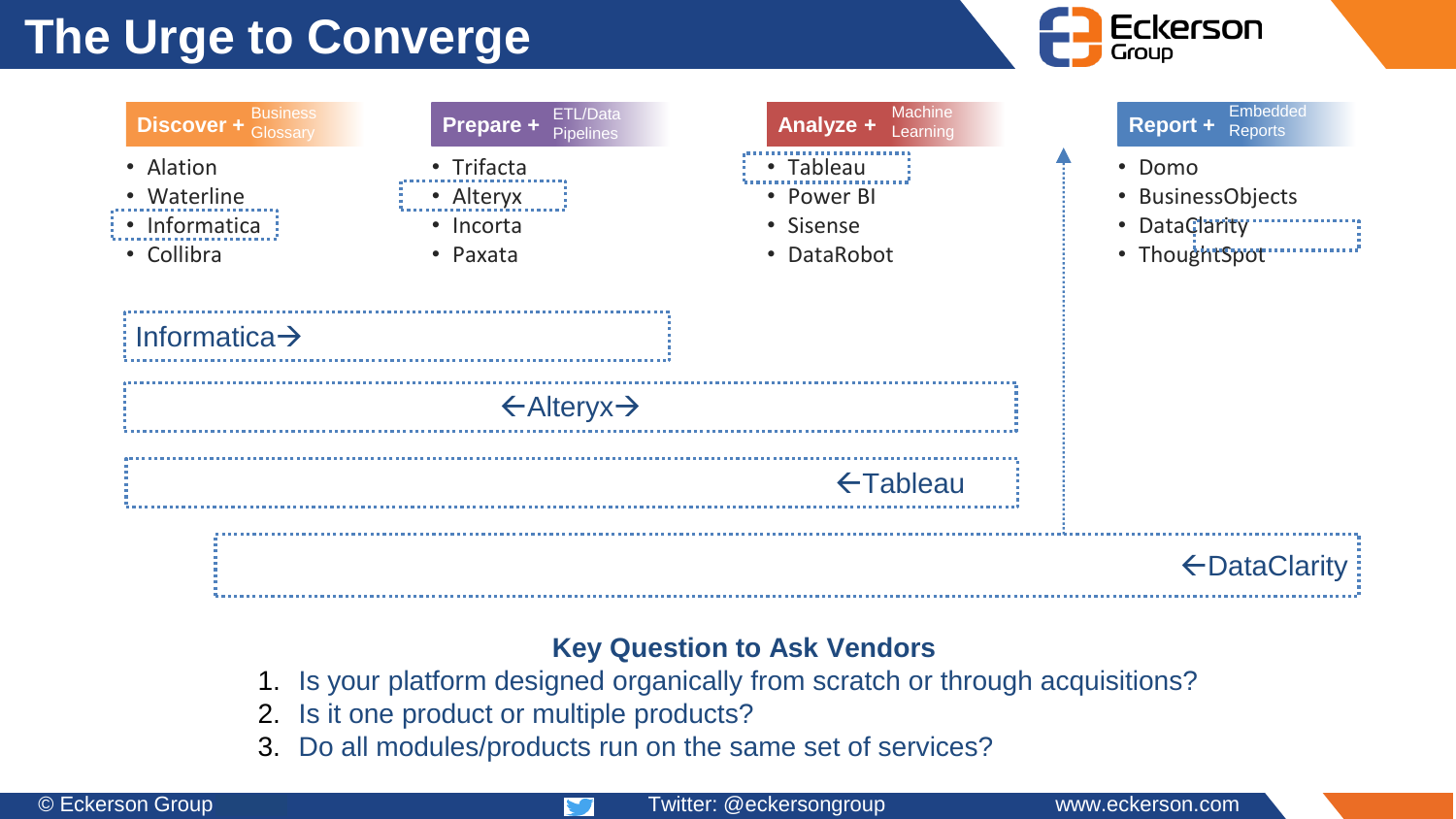



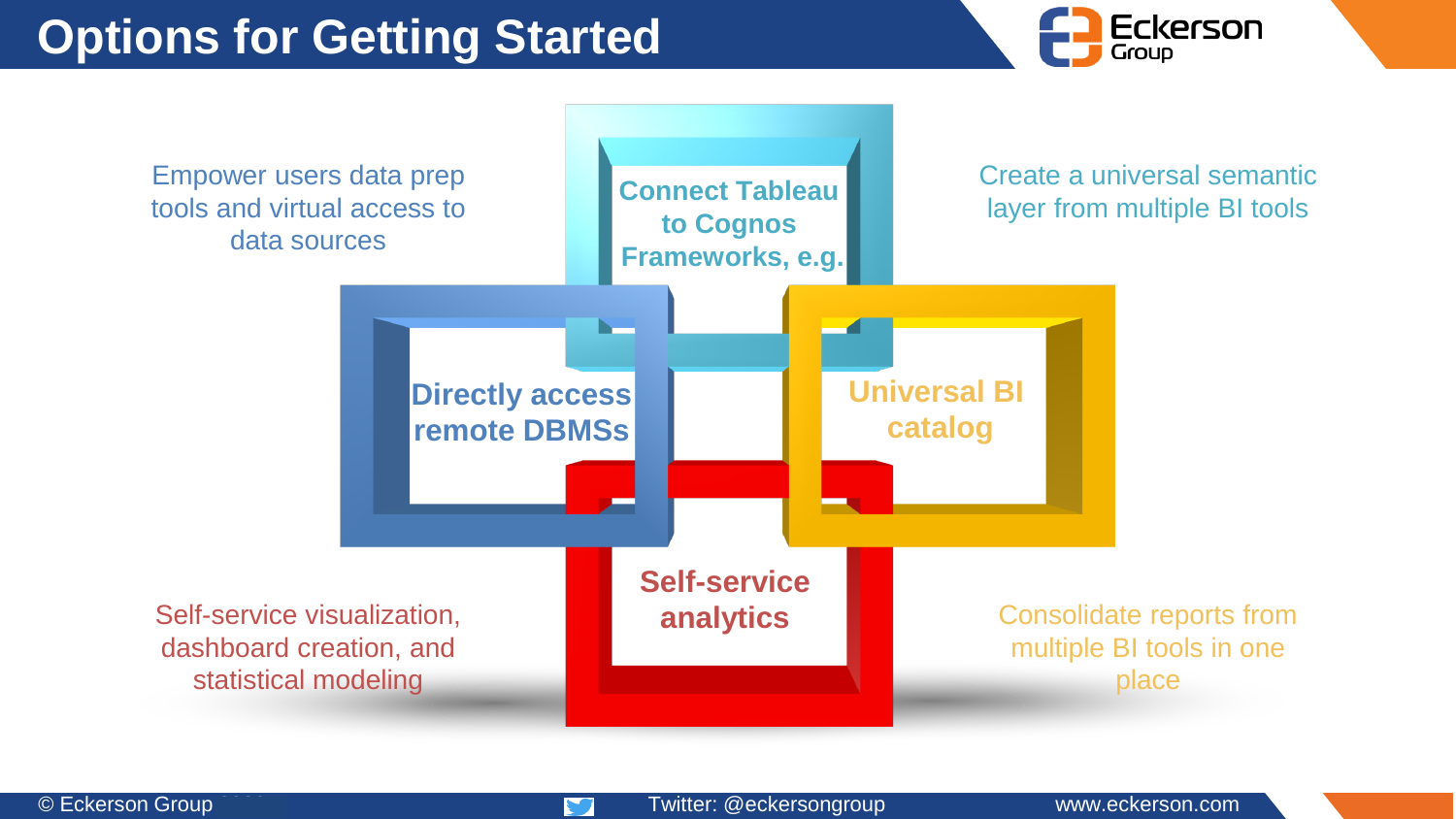#### **Data & Analytics Integration Hub**